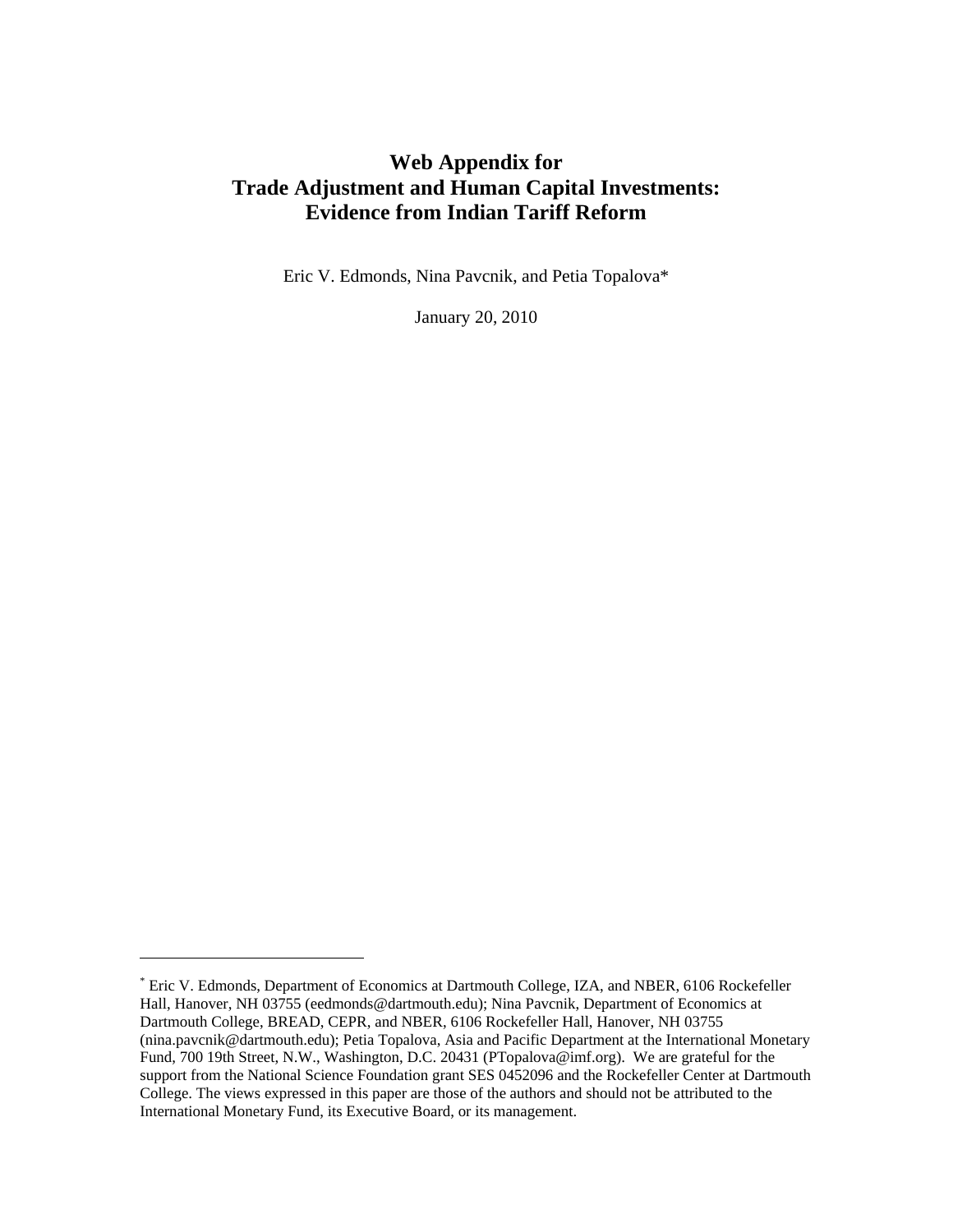This appendix includes supplementary tables discussed in the main text of the paper.

#### Web Appendix Section on Returns to Education

-

In section V.A of the paper, we consider whether there is evidence of decreases in the returns to education in either the expenditure or adult employment data. Here we provide a brief discussion about our approach. Because of innumerable measurement problems, we do not attempt to directly measure returns to education and pursue a more inferential approach.<sup>1</sup> In particular, we compare per capita expenditures of households with literate and illiterate heads of household as a measure of the returns to education.<sup>2</sup> We relate the relative expenditures of literate and illiterate households in a district to the employment weighted tariff using a specification parallel to equation (7). We regress the ratio of per capita expenditure in literate households to illiterate households in a district at time t on a district tariff, post-reform indicator, pre-reform district characteristics interacted with the post-reform indicator, and instrument for tariffs with traded tariffs. Standard errors are large relative to the estimated coefficients, but the sign on the tariff coefficient is most consistent with increases in the consumption of the literate relative to that of the illiterate with tariff declines. We observe a similar finding when we split the sample by primary school completion rather than literacy of household head. Overall, the expenditure evidence is more consistent with increasing, rather than decreasing, returns to education (see web appendix table 8 for details).

<sup>&</sup>lt;sup>1</sup> Measuring returns to education for each district is a challenge. Current labor market returns may not be a good proxy for expected future returns. The observed average returns may not equal the marginal return relevant for a family's decision-making. Estimates of returns based on observed wages will be biased by non-random selection into wage work. In addition, we face a data problem: information on wages is missing for most individuals in our baseline data. In general, around 30 percent of individuals report working for wages in rural areas in various NSS rounds. However, only 7 percent of individuals report wages in rural areas in  $43<sup>rd</sup>$  round of NSS.

 $2$  We thank Esther Duflo for this suggestion. This comparison assumes that individuals infer future returns to education by comparing the living standards of the literate to those of the illiterate. Given the high levels of illiteracy in rural India, literacy is potentially the most obvious measure of education that can be observed outside of an individual's household. Neighbors are more likely to know whether someone can read or write than whether he has completed 3 or 4 years of education.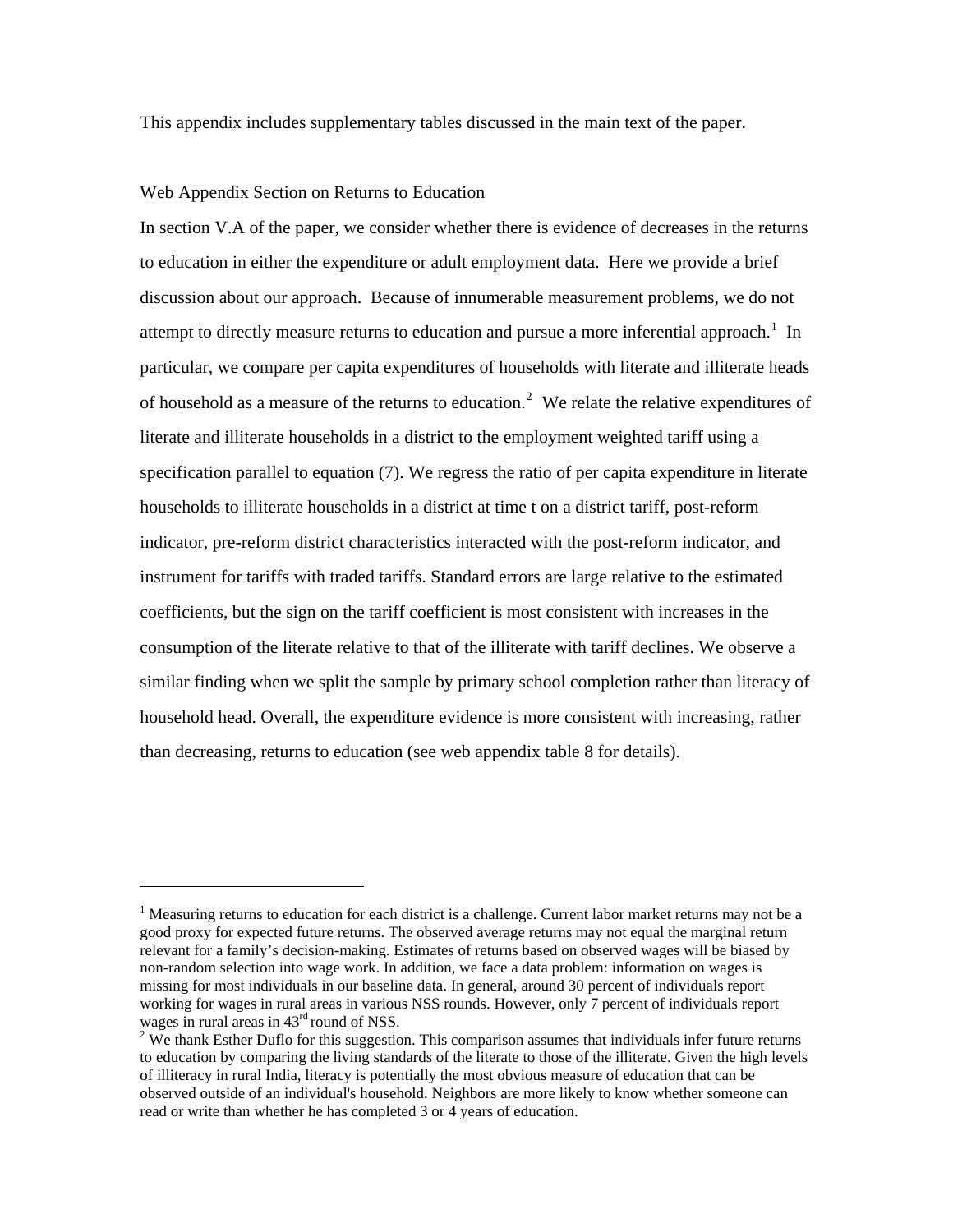|                                    | 1           | 2           | 3           |
|------------------------------------|-------------|-------------|-------------|
| Tariff                             | $0.376***$  |             | $0.362**$   |
|                                    | [0.090]     |             | [0.137]     |
| <b>Traded Tariff</b>               |             | $0.124**$   |             |
|                                    |             | [0.055]     |             |
| Female Indicator                   | $-2.934$    | $-2.871$    | $-2.815$    |
|                                    | [3.048]     | [3.086]     | [3.079]     |
| Age                                | $1.624***$  | $1.622***$  | $1.623***$  |
|                                    | [0.559]     | [0.556]     | [0.557]     |
| Female*Age                         | 0.726       | 0.71        | 0.696       |
|                                    | [0.781]     | [0.791]     | [0.789]     |
| Age <sup>2</sup>                   | $-0.133***$ | $-0.133***$ | $-0.133***$ |
|                                    | [0.047]     | [0.047]     | [0.047]     |
| Female* $Age^2$                    | $-0.062$    | $-0.061$    | $-0.059$    |
|                                    | [0.066]     | [0.067]     | [0.067]     |
| Age <sup>3</sup>                   | $0.004***$  | $0.004***$  | $0.004***$  |
|                                    | [0.001]     | [0.001]     | [0.001]     |
| Female*Age <sup>3</sup>            | 0.002       | 0.002       | 0.002       |
|                                    | [0.002]     | [0.002]     | [0.002]     |
| Hh belongs to scheduled caste      | $-0.078***$ | $-0.078***$ | $-0.078***$ |
|                                    | [0.013]     | [0.013]     | [0.013]     |
| Hh belongs to scheduled tribe      | $-0.115***$ | $-0.116***$ | $-0.116***$ |
|                                    | [0.014]     | [0.014]     | [0.014]     |
| Hindu Indicator                    | $-0.03$     | $-0.034$    | $-0.034$    |
|                                    | [0.027]     | [0.026]     | [0.026]     |
| Islam Indicator                    | $-0.123***$ | $-0.127***$ | $-0.127***$ |
|                                    | [0.029]     | [0.029]     | [0.029]     |
| Christian Indicator                | 0.011       | 0.007       | 0.008       |
|                                    | [0.035]     | [0.034]     | [0.034]     |
| Sikh Indicator                     | $-0.002$    | $-0.007$    | $-0.007$    |
|                                    | [0.039]     | [0.038]     | [0.038]     |
| Hh Head is Female                  | $0.088***$  | $0.089***$  | $0.088***$  |
|                                    | [0.012]     | [0.012]     | [0.012]     |
| Age of Hh Head                     | $0.003***$  | $0.003***$  | $0.003***$  |
|                                    | [0.000]     | [0.000]     | [0.000]     |
| Head is Literate                   | $0.169***$  | $0.168***$  | $0.169***$  |
|                                    | [0.010]     | [0.010]     | [0.010]     |
| Head has Primary Education         | $0.067***$  | $0.068***$  | $0.068***$  |
|                                    | [0.007]     | [0.007]     | [0.007]     |
| Head has Middle School Education   | $0.120***$  | $0.121***$  | $0.121***$  |
|                                    | [0.010]     | [0.010]     | [0.010]     |
| Head has Secondary School Educ.    | $0.166***$  | $0.169***$  | $0.168***$  |
|                                    | [0.015]     | [0.015]     | [0.015]     |
| Head has Higher Level of Education | $0.178***$  | $0.181***$  | $0.181***$  |
|                                    | [0.016]     | [0.016]     | [0.016]     |
|                                    |             |             |             |
| r2                                 | 0.25        | 0.26        | 0.26        |
| N                                  | 95488       | 95488       | 95488       |

Web Appendix Table 1: Coefficients on Demographic and Household Characteristics from Table 3

Standard errors in parenthesis are clustered at state-year level. \*\*\*, \*\*, \* denotes significance at 1, 5, and 10 percent level. This table reports the coefficients on child's demographic and household characteristics from regressions in table 3, column 1, 2, and 3, respectively. Indicators for education of household head reflect the highest level of completed education by a household head. The excluded group is no complete education. All regressions also include district fixed effects and post reform survey round indicator. Regressions in columns 2 and 3 additionally include interactions of post reform indicator with initial district characteristics described in notes to table 3.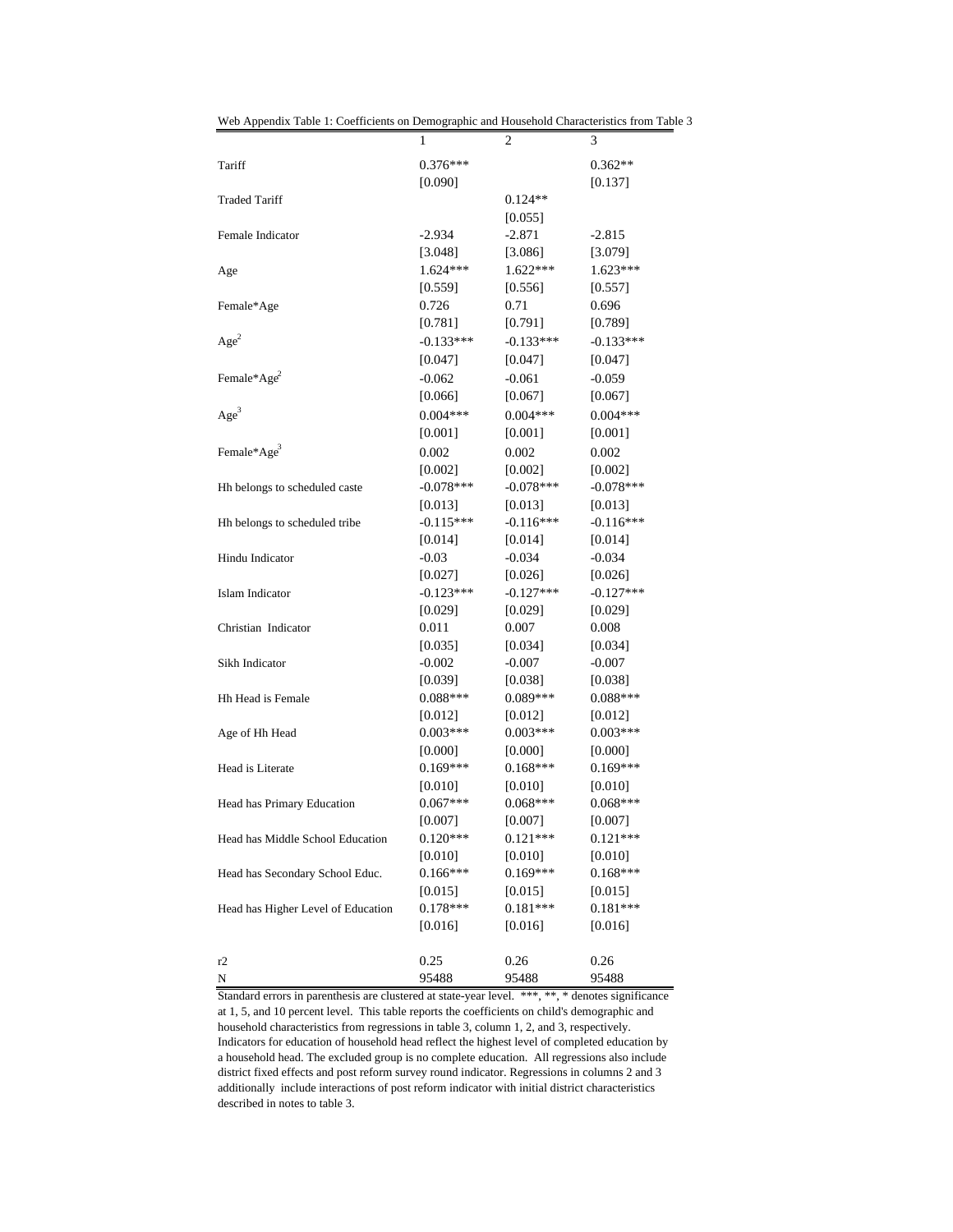| Traded Tariff (TrTariff)                     | $0.341***$ |
|----------------------------------------------|------------|
|                                              | [0.068]    |
| Demographic Characteristics                  | yes        |
| Household Characteristics                    | yes        |
| <b>District Indicators</b>                   | yes        |
| Post Reform Indicator                        | yes        |
| Initial District Characteristics*Post Reform | yes        |
| F statistic for significance of instrument   | 24.88      |
| $R^2$                                        | 0.92       |
| <b>Number Observations</b>                   | 95488      |

## Web Appendix Table 2: First Stage Results for Table 3, column 3 Dep. Variable: Tariff

Standard errors in parenthesis are clustered at state-year level. \*\*\*, \*\*, \* denotes significance at 1, 5, and 10 percent level. This table reports first stage results for table 3, column 3. See notes to table 3 for further explanation. Data: 43rd and 55th rounds of the NSS.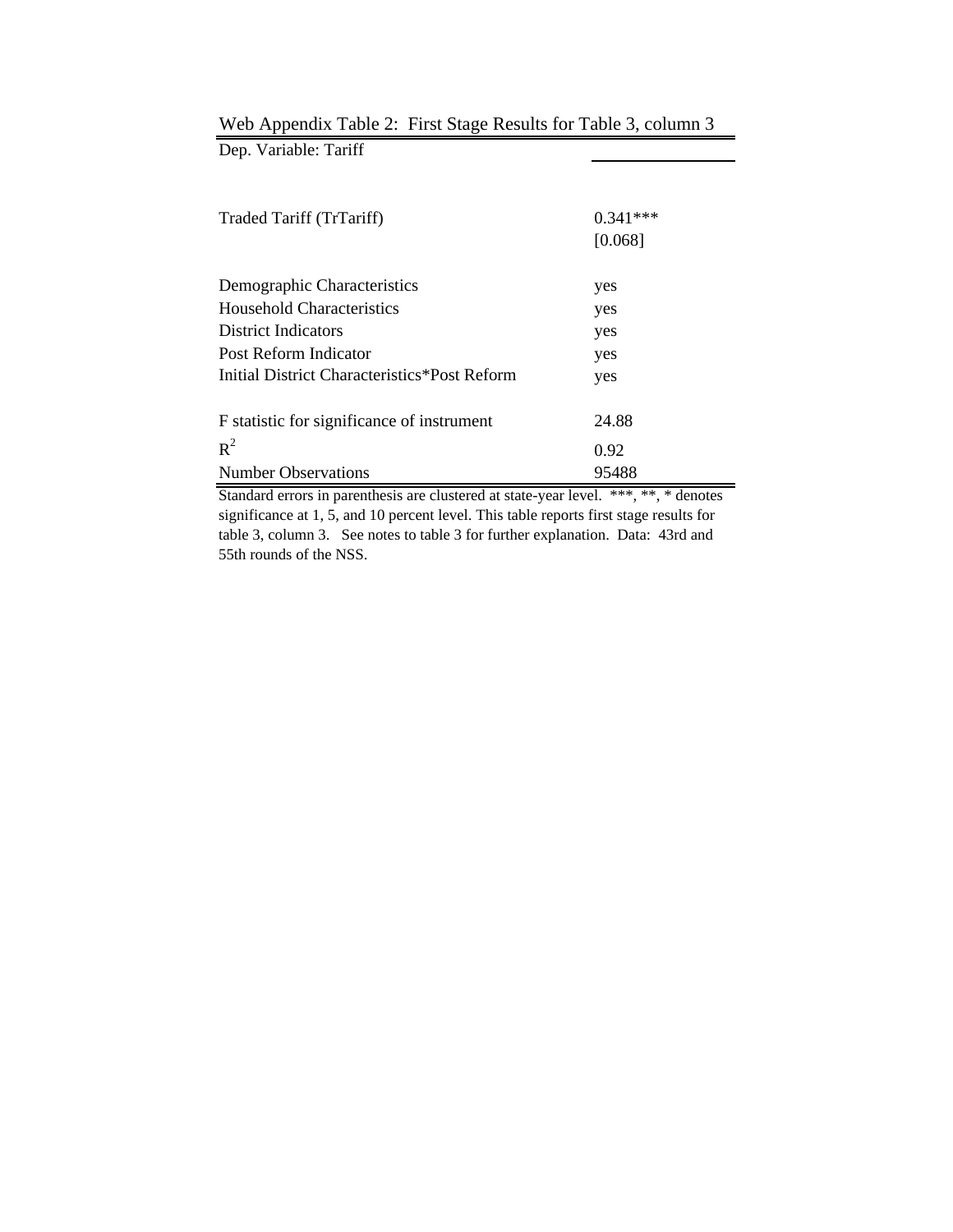| $m$ and $n \sim \text{m}$          |            |            |            |
|------------------------------------|------------|------------|------------|
|                                    | (1)        | (3)        | (6)        |
| Tariff                             | $0.415***$ | $0.541***$ | $0.536***$ |
|                                    | [0.094]    | [0.169]    | [0.185]    |
| Post Reform Indicator (Post)       | $0.185***$ |            |            |
|                                    | [0.013]    |            |            |
| Pre-reform Trend in Schooling*Post |            |            | 0.133      |
|                                    |            |            | [0.090]    |
|                                    |            |            |            |
| IV with traded tariff              | no         | yes        | yes        |
|                                    |            |            |            |
| <b>District Indicators</b>         | yes        | yes        | yes        |
| Initial District Conditions*Post   | no         | yes        | yes        |
|                                    |            |            |            |
| $R^2$                              | 0.12       | 0.12       | 0.12       |
| ${\bf N}$                          | 95488      | 95488      | 93285      |
| $\sim$<br>$\blacksquare$           |            |            |            |

Web Appendix Table 3: The Effect of Tariffs on School Attendance with no Demographic and Household Controls

Standard errors in brackets are clustered at state-year level. \*\*\*, \*\*, \* denotes significance at 1, 5, and 10 percent level. Column headings of this table  $(1, 3, 6)$ reflect column headings of related regression results in column 1, 3, and 6 of table 3 in the main body of the paper. The regression specifications in the current table are the same as those reported in respective columns in table 3, except they do not control for demographic, household, and household head characteristics.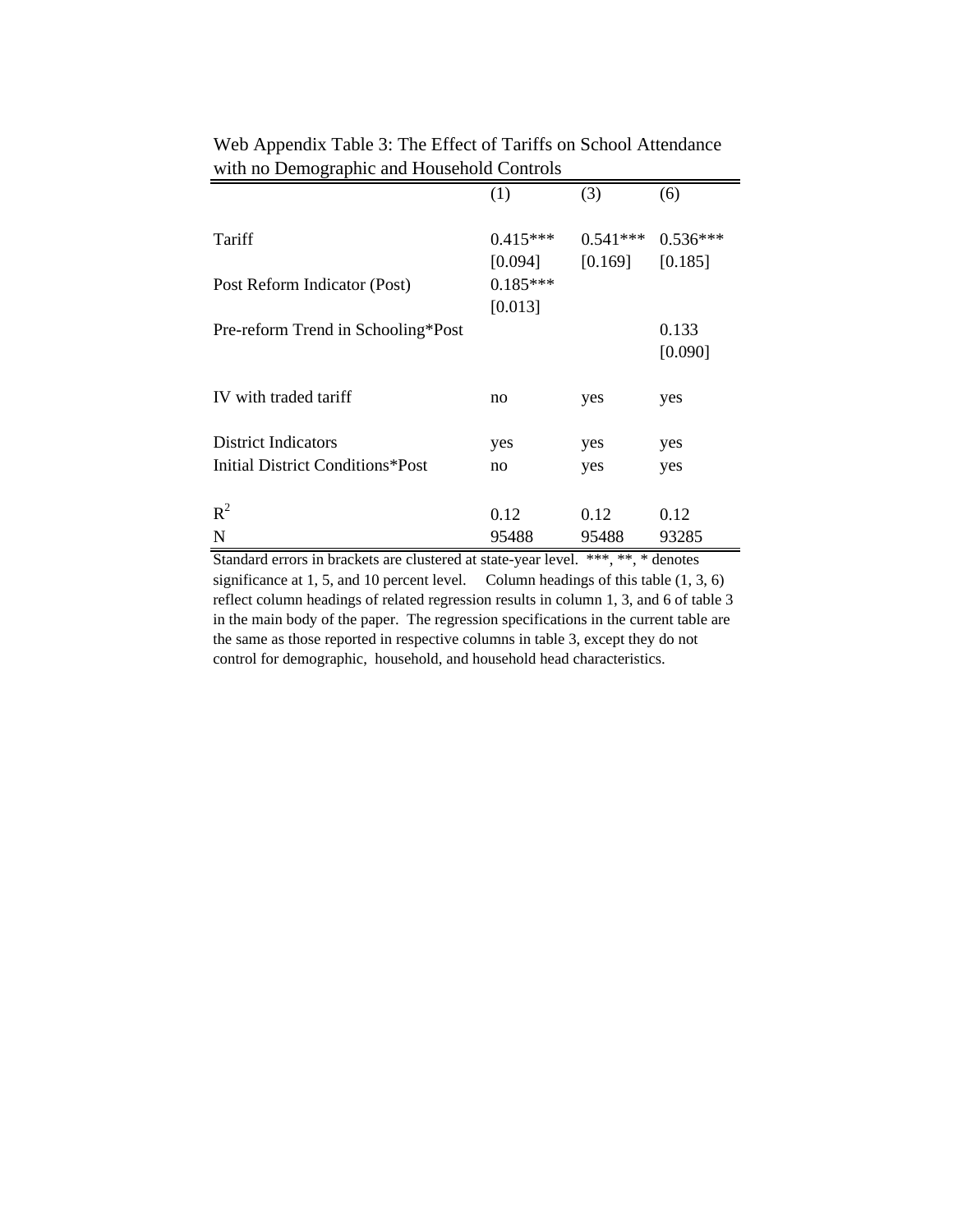|           |            |             |             |             |             | (7)         |
|-----------|------------|-------------|-------------|-------------|-------------|-------------|
|           |            |             |             |             |             |             |
| $0.362**$ | $0.319**$  | $0.365***$  | $0.387***$  | $0.408***$  | $0.383***$  | $0.394***$  |
| [0.137]   | [0.139]    | [0.135]     | [0.136]     | [0.148]     | [0.125]     | [0.142]     |
|           | $-0.092**$ |             |             |             |             | $-0.0925**$ |
|           | [.037]     |             |             |             |             | [0.0374]    |
|           |            | 0.019       |             |             |             | $-0.0005$   |
|           |            | [.042]      |             |             |             | [0.0455]    |
|           |            |             | $1.645***$  |             |             | $1.665***$  |
|           |            |             | [0.394]     |             |             | [0.446]     |
|           |            |             |             | $-0.0001*$  |             | $-0.0001*$  |
|           |            |             |             | [0.0001]    |             | [0.0001]    |
|           |            |             |             |             | 25.031      | 11.361      |
|           |            |             |             |             | [18.173]    | [18.428]    |
|           |            |             |             |             |             |             |
| yes       | yes        | yes         | yes         | yes         | yes         | yes         |
|           |            |             |             |             |             |             |
| yes       | yes        | yes         | yes         | yes         | yes         | yes         |
| yes       | yes        | yes         | yes         | yes         | yes         | yes         |
| yes       | yes        | yes         | yes         | yes         | yes         | yes         |
| yes       | yes        | yes         | yes         | yes         | yes         | yes         |
| yes       | yes        | yes         | yes         | yes         | yes         | yes         |
|           |            |             |             |             |             |             |
| 0.26      |            |             |             |             |             | 0.26        |
| 95488     | 95488      | 95488       | 95249       | 95488       | 95488       | 95249       |
|           | (1)        | (2)<br>0.26 | (3)<br>0.26 | (4)<br>0.26 | (5)<br>0.26 | (6)<br>0.26 |

|  |  |  | Web Appendix Table 4: The Effect of Tariffs on School Attendance, Controlling for Other Reforms |
|--|--|--|-------------------------------------------------------------------------------------------------|
|--|--|--|-------------------------------------------------------------------------------------------------|

Standard errors in brackets are clustered at state-year level. \*\*\*, \*\*, \* denotes significance at 1, 5, and 10 percent level. See notes to table 3 in main text for further explanations. Differences in sample size in columns 4 and 7 are due to missing data.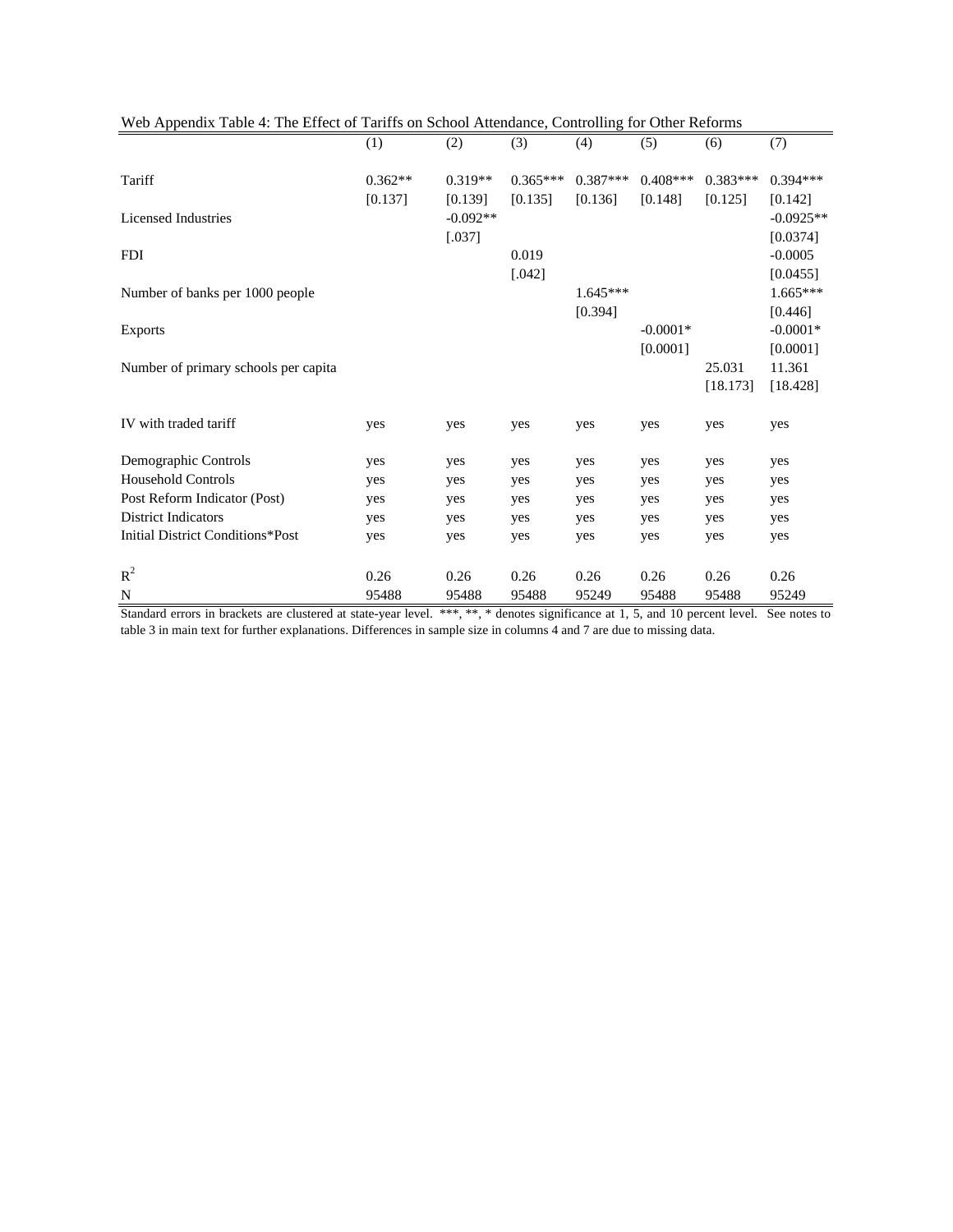#### Web Appendix Table 5: The Effect of Tariffs on Schooling Infrastructure

|                                         | Number of<br>Primary Schools Total Schools<br>per capita<br>(Census, AIES) | per capita<br>(census, AIES) | Number of<br>Primary Schools Total Schools<br>per capita<br>(AIES) | per capita<br>(AIES) | Pupil Teacher<br>Schools (AIES) (AIES) | Pupil Teacher<br>Ratio in Upper<br>Ratio in Primary Primary schools |
|-----------------------------------------|----------------------------------------------------------------------------|------------------------------|--------------------------------------------------------------------|----------------------|----------------------------------------|---------------------------------------------------------------------|
|                                         | (1)                                                                        | (2)                          | (3)                                                                | (4)                  | (5)                                    | (6)                                                                 |
| Tariff                                  | $-0.0005$                                                                  | $-0.0003$                    | $-0.0004$                                                          | $-0.0001$            | 30.71                                  | 20.661                                                              |
|                                         | [0.0012]                                                                   | [0.0011]                     | [0.0009]                                                           | [0.0010]             | [36.966]                               | [24.196]                                                            |
| IV with traded tariff                   | yes                                                                        | yes                          | yes                                                                | yes                  | yes                                    | yes                                                                 |
| <b>District Indicators</b>              | yes                                                                        | yes                          | yes                                                                | yes                  | yes                                    | yes                                                                 |
| Post Reform Indicator (Post)            | yes                                                                        | yes                          | yes                                                                | yes                  | yes                                    | yes                                                                 |
| <b>Initial District Conditions*Post</b> | yes                                                                        | yes                          | yes                                                                | yes                  | yes                                    | yes                                                                 |
| R <sub>2</sub>                          | 0.93                                                                       | 0.93                         | 0.96                                                               | 0.95                 | 0.83                                   | 0.84                                                                |
| N                                       | 798                                                                        | 798                          | 798                                                                | 798                  | 787                                    | 787                                                                 |

Notes: Standard errors in brackets are clustered at state-year level. \*\*\*,\*\* denotes significance at 1, 5, and 10 percent level. Information on number of primary schools per capita and total schools per 1991 capita in columns 1 and 2 is from 1991 Census (for pre-reform period) and 7th AIES for post reform period. Information in columns 4-6 is from 6th and 7th AIES for the pre- and post- reform round, respectively. See notes to table 3 in the text for description of initial district conditions that are interacted with post reform indicator. Differences in sample sizes reflect missing observations.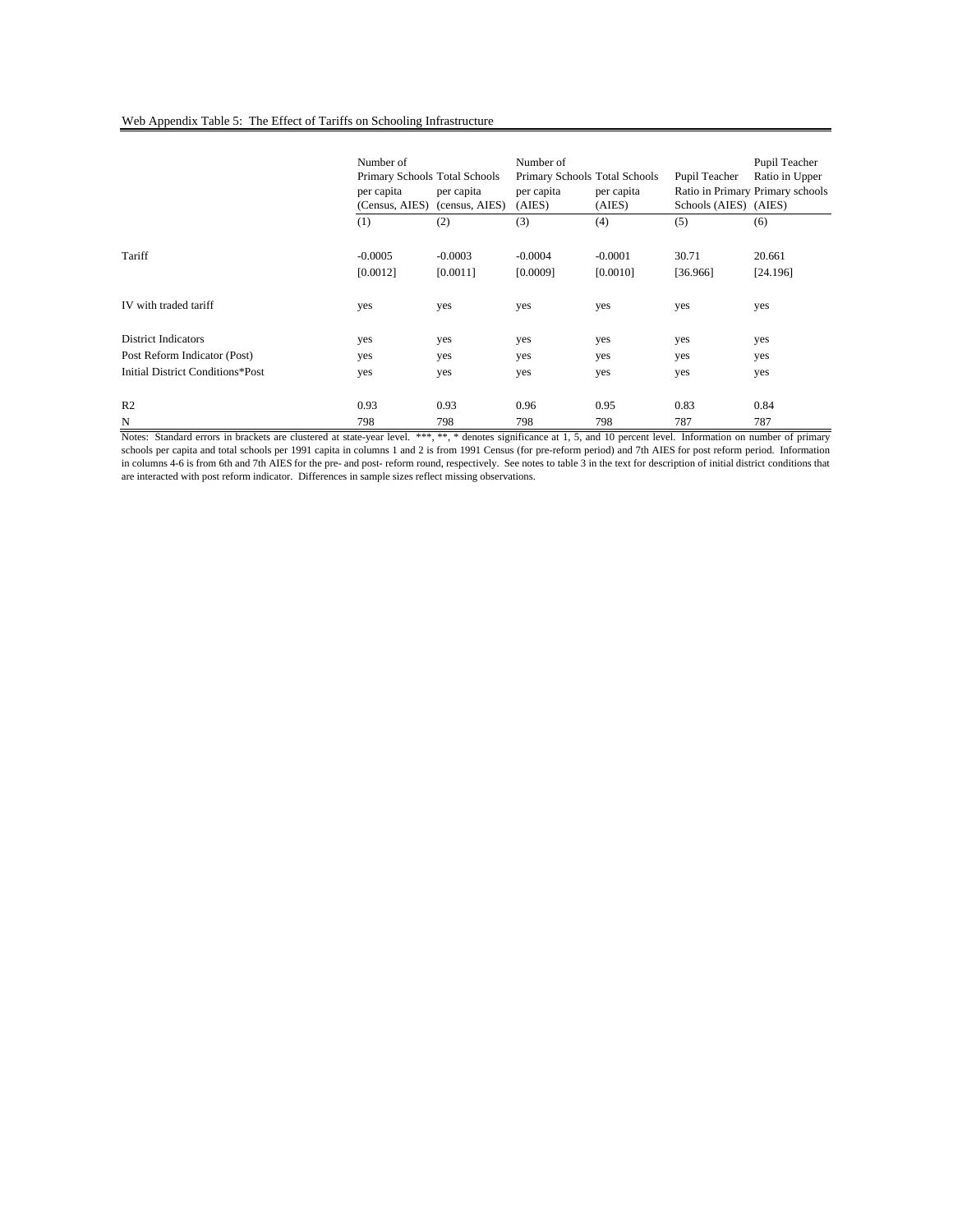| Web Appendix Table 6: The Effect of Tariffs on School Attendance: Alternative District Tariffs |           |          |            |          |          |
|------------------------------------------------------------------------------------------------|-----------|----------|------------|----------|----------|
| Dep. Variable: Attend School                                                                   | (1)       | (2)      | (3)        | (4)      | (5)      |
|                                                                                                |           |          |            |          |          |
| Tariff (Employment Based)                                                                      | $0.362**$ |          | $0.365***$ |          | $0.471*$ |
|                                                                                                | [0.137]   |          | [0.134]    |          | [0.269]  |
| Consumption tariff                                                                             |           | $-0.076$ | $-0.122$   |          | $-0.151$ |
|                                                                                                |           | [0.117]  | [0.115]    |          | [0.147]  |
| Input tariff                                                                                   |           |          |            | $-0.322$ | $-0.413$ |
|                                                                                                |           |          |            | [1.243]  | [1.187]  |
| IV for Employment Based Tariff                                                                 | yes       | n.a.     | yes        | n.a.     | yes      |
| <b>IV</b> for Consumption Tariff                                                               | n.a.      | no       | no         | n.a.     | no       |
| IV for Input Tariff                                                                            | n.a.      | n.a.     | n.a.       | yes      | yes      |
| Demographic Controls                                                                           | yes       | yes      | yes        | yes      | yes      |
| <b>Household Controls</b>                                                                      | yes       | yes      | yes        | yes      | yes      |
| <b>District Indicators</b>                                                                     | yes       | yes      | yes        | yes      | yes      |
| Post Reform Indicator (Post)                                                                   | yes       | yes      | yes        | yes      | yes      |
| <b>Initial District Conditions*Post</b>                                                        | yes       | yes      | yes        | yes      | yes      |
| $R^2$                                                                                          | 0.26      | 0.26     | 0.26       | 0.26     | 0.26     |
| ${\bf N}$                                                                                      | 95488     | 95488    | 95488      | 95488    | 95488    |

Standard errors in brackets are clustered at state-year level. \*\*\*, \*\*, \* denotes significance at 1, 5, and 10 percent level. See notes to table 3 in main text for further description of control variables.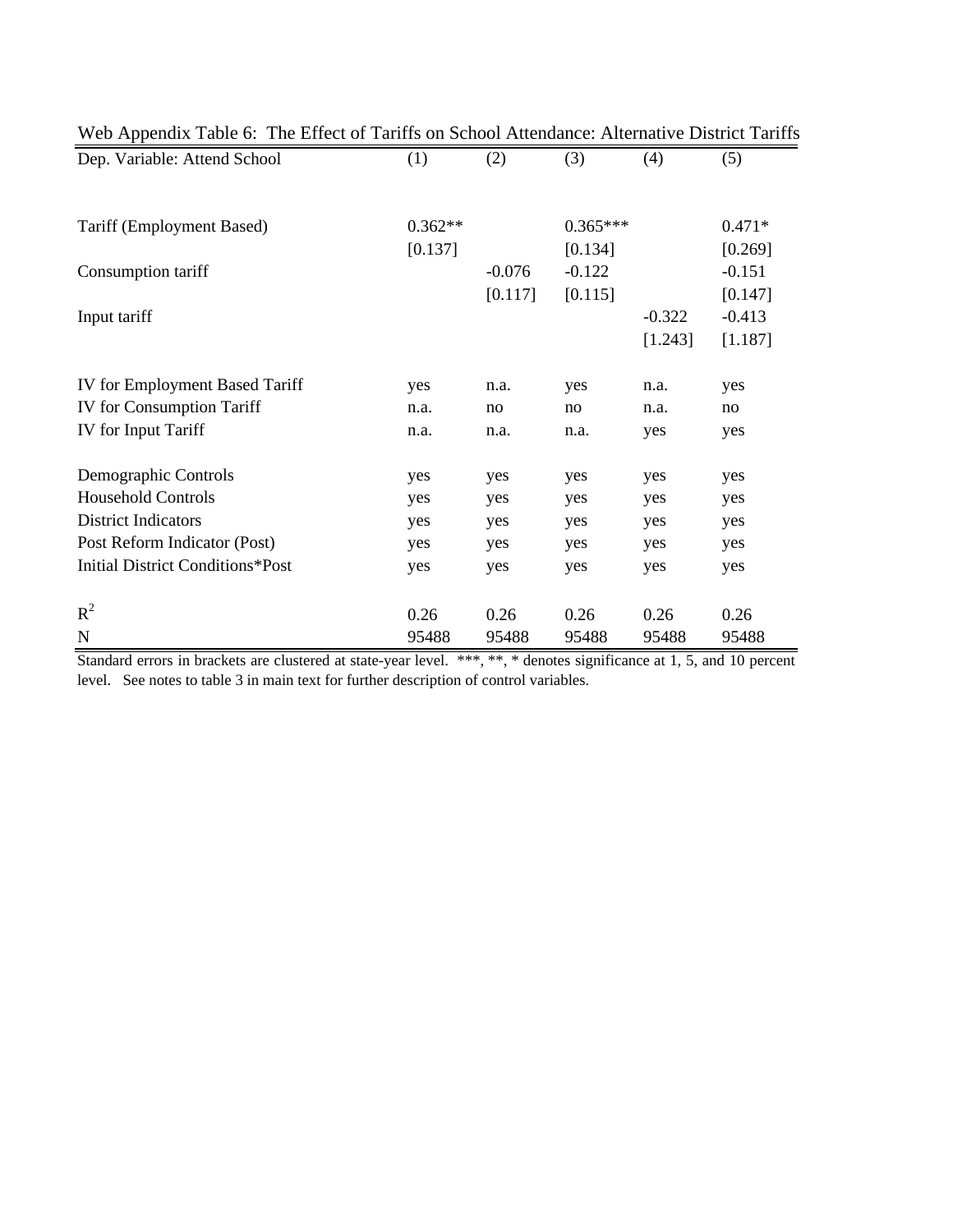|                                  | Log Population |          |          | Male Female Ratio |          |          |
|----------------------------------|----------------|----------|----------|-------------------|----------|----------|
|                                  | $0 - 14$       | $15+$    | Total    | $0 - 14$          | $15+$    | Total    |
|                                  | (1)            | (2)      | (3)      | (4)               | (5)      | (6)      |
| Tariff                           | $-0.075$       | $-0.223$ | $-0.164$ | 0.076             | $-0.136$ | $-0.077$ |
|                                  | [0.251]        | [0.144]  | [0.171]  | [0.070]           | [0.124]  | [0.083]  |
| IV with Traded Tariff            | yes            | yes      | yes      | yes               | yes      | yes      |
| District Indicators              | yes            | yes      | yes      | yes               | yes      | yes      |
| Post Reform Indicator (Post)     | yes            | yes      | yes      | yes               | yes      | yes      |
| Initial District Conditions*Post | yes            | yes      | yes      | yes               | yes      | yes      |
| R <sub>2</sub>                   | 0.99           | 1        | 1        | 0.96              | 0.9      | 0.92     |
| N                                | 798            | 798      | 798      | 798               | 798      | 798      |

Notes: Standard errors in brackets are clustered at state-year level. \*\*\*, \*\*, \* denotes significance at 1, 5, and 10 percent level. See notes to table 3 in the text for description of initial district conditions that are interacted with post reform indicator. Data: district tabulations of 1991 and 2001 Indian Census.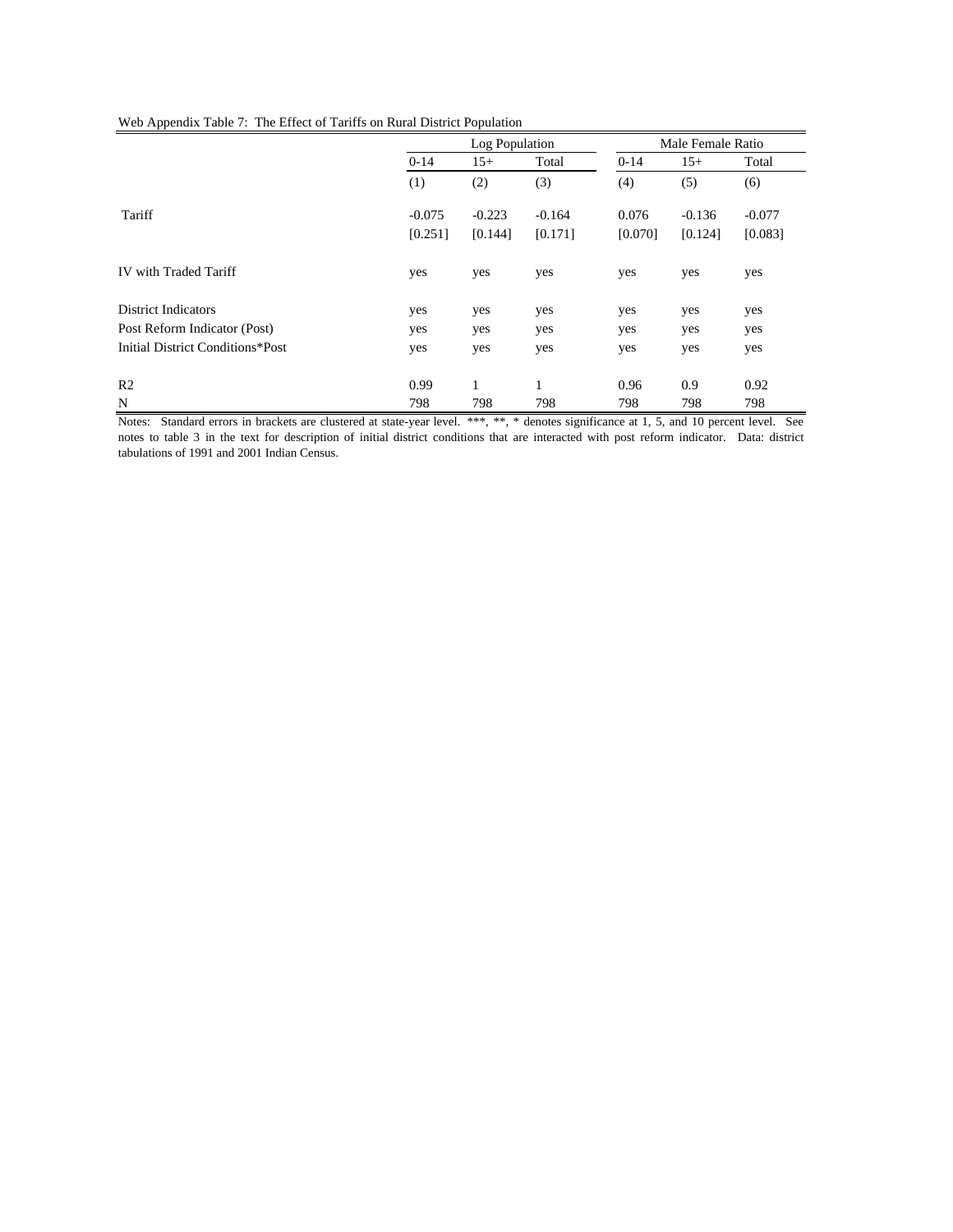|                                         | PCE Literate/<br><b>PCE</b> Illiterate | log(PCE)<br>Literate/PCE<br>Illiterate) | PCE Literate/<br><b>PCE Illiterate</b> | $log$ (PCE<br>Literate/PCE<br>Illiterate) | PCE Primary/<br>PCE Non-<br>Primary | log(PCE)<br>Primary/PCE<br>No Primary) |
|-----------------------------------------|----------------------------------------|-----------------------------------------|----------------------------------------|-------------------------------------------|-------------------------------------|----------------------------------------|
|                                         | (1)                                    | (2)                                     | (3)                                    | (4)                                       | (5)                                 | (6)                                    |
| Tariff                                  | $-0.032$<br>[0.266]                    | 0.042<br>[0.199]                        | $-0.678$<br>[0.563]                    | $-0.468$<br>[0.424]                       | $-0.351$<br>[0.343]                 | $-0.244$<br>[0.257]                    |
| <b>IV</b> with Traded Tariff            | yes                                    | yes                                     | yes                                    | yes                                       | yes                                 | yes                                    |
| <b>District Indicators</b>              | yes                                    | yes                                     | yes                                    | yes                                       | yes                                 | yes                                    |
| Post Reform Indicator (Post)            | yes                                    | yes                                     | yes                                    | yes                                       | yes                                 | yes                                    |
| <b>Initial District Conditions*Post</b> | yes                                    | yes                                     | yes                                    | yes                                       | yes                                 | yes                                    |
| Data Source                             | Schedule 1                             | Schedule 1                              | Schedule 10                            | Schedule 10                               | Schedule 1                          | Schedule 1                             |
| r2                                      | 0.63                                   | 0.63                                    | 0.58                                   | 0.59                                      | 0.64                                | 0.65                                   |
| N                                       | 798                                    | 798                                     | 798                                    | 798                                       | 797                                 | 797                                    |

#### Web Appendix Table 8: The Effect of Tariffs on Relative District Per Capita Consumption, by Adult Literacy

There are two ways to measure per capita expenditures in the NSS data. In columns 1, 2, 5, and 6 we use per capita expenditure measures from the detailed expenditure modules (Schedule 1). There is a substantive questionnaire change between rounds in this module that is a cause for concern if recall biases or purchase frequencies differ with literacy (or primary school completion in columns 5 and 6). As a robustness check, we replicate our approach using the household per capita expenditure reported in the Employment and Unemployment Schedule 10 of the NSS that does not suffer from this problem in columns 3 and 4. Notes: Standard errors in brackets are clustered at state-year level. See notes to table 3 in the text for description of initial district conditions that are interacted with post reform indicator. Differences in sample sizes reflect missing observations.